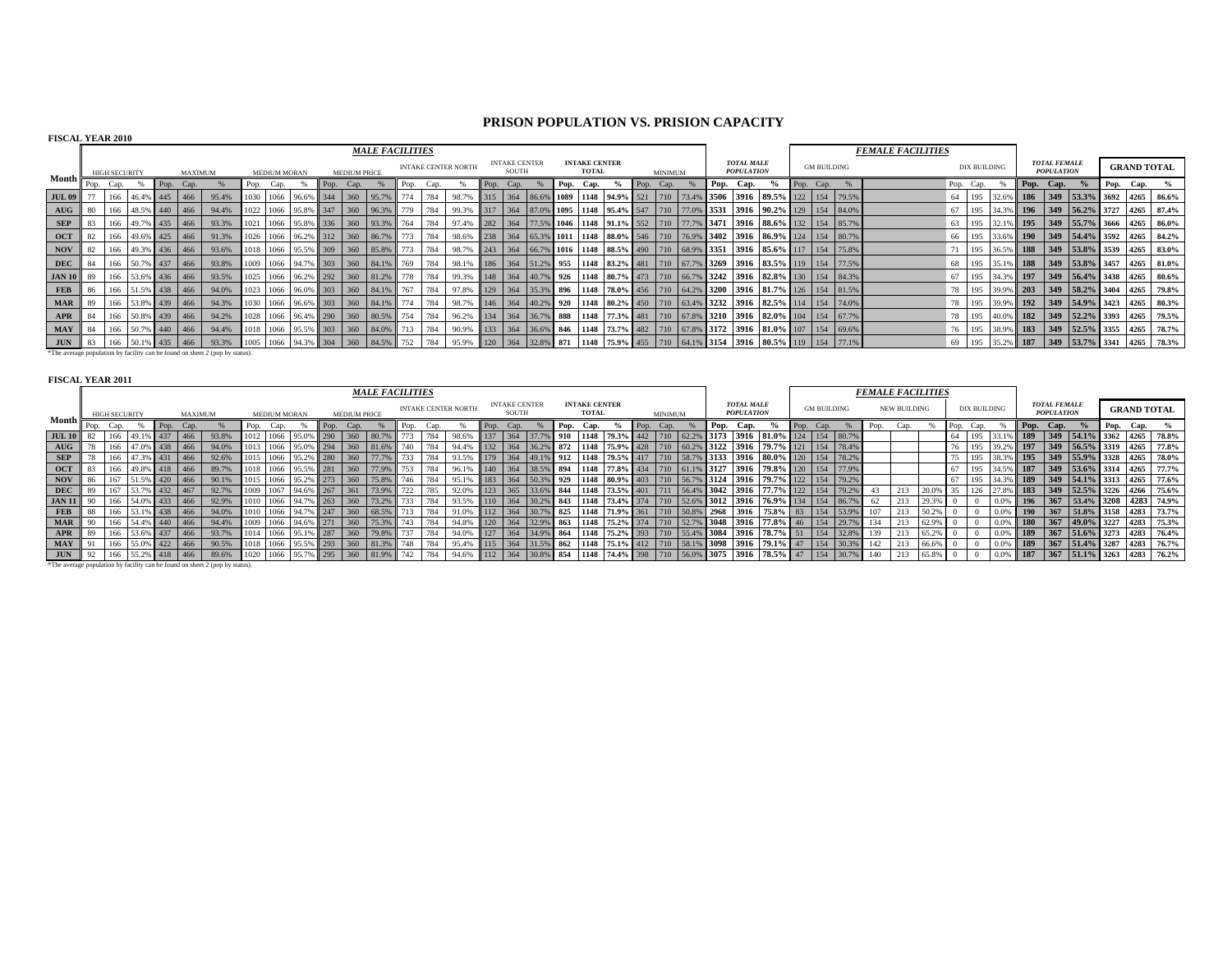#### **FISCAL YEAR 2010**

|                                                                         |  |                      |                                        |     |      |                                                 |     |      |                        |          |     |    |                  |          |     | <b>MALE FACILITIES</b>                                    |     |                     |     |      |                     |     |      |     |     |                                                |      |     |              |                |                             |                                           |                            |        |                    |     | <b>FEMALE FACILITIES</b> |    |                     |               |                                   |                       |
|-------------------------------------------------------------------------|--|----------------------|----------------------------------------|-----|------|-------------------------------------------------|-----|------|------------------------|----------|-----|----|------------------|----------|-----|-----------------------------------------------------------|-----|---------------------|-----|------|---------------------|-----|------|-----|-----|------------------------------------------------|------|-----|--------------|----------------|-----------------------------|-------------------------------------------|----------------------------|--------|--------------------|-----|--------------------------|----|---------------------|---------------|-----------------------------------|-----------------------|
|                                                                         |  | <b>HIGH SECURITY</b> |                                        |     | MAX  |                                                 |     |      | <b>MED MORAN</b>       |          |     |    | <b>MED PRICE</b> |          |     |                                                           |     | <b>INTAKE NORTH</b> |     |      | <b>INTAKE SOUTH</b> |     |      |     |     | <b>INTAKE TOTAL</b>                            |      |     |              | <b>MINIMUM</b> |                             |                                           |                            |        | <b>GM BUILDING</b> |     |                          |    | <b>DIX BUILDING</b> |               |                                   |                       |
|                                                                         |  |                      | Month Sent AT CP Hold Total Sent       |     |      | A.T. C.P. Hold Total Sent AT CP Hold Total Sent |     |      |                        |          |     | AT |                  |          |     | CP Hold Total Sent AT CP Hold Total Sent AT CP Hold Total |     |                     |     |      |                     |     | Sent |     |     | CP.                                            | Hold |     |              |                | Total Sent AT CP Hold Total | <b>TOTAL</b><br><b>MALE</b><br><b>POP</b> | Sent AT CP Hold Total Sent |        |                    |     |                          | AT |                     | CP Hold Total | <b>TOTAL</b><br><b>FEMALE POP</b> | <b>GRAND</b><br>TOTAL |
| <b>JUL 09</b>                                                           |  |                      |                                        |     |      |                                                 |     |      |                        |          |     |    |                  |          |     |                                                           |     |                     |     |      |                     |     |      |     | 705 |                                                |      |     |              |                |                             | 3500                                      |                            |        |                    |     |                          |    |                     | 64            | 186                               | 3692                  |
| $\,\mathrm{A}\mathrm{U}\mathrm{G}$                                      |  |                      | 80                                     | 440 |      |                                                 | 440 | 022  |                        |          | 347 |    |                  |          | 347 | 295                                                       |     |                     |     |      |                     | 317 |      | 356 | 725 |                                                |      |     | 1095 547     | $\Omega$       | 547<br>$\overline{0}$       | 3531                                      |                            |        |                    |     |                          |    |                     | -67           | 196                               | 3727                  |
| ${\bf SEP}$                                                             |  |                      |                                        | 435 |      |                                                 | 435 | 1021 |                        |          | 336 |    |                  |          | 336 | 288                                                       |     |                     |     |      |                     | 282 |      |     | 698 |                                                |      |     | $1046$ 551   |                | 552<br>$\mathbf{0}$         | 3471                                      |                            | 640    | $\mathbf{0}$       |     | 58                       |    |                     |               | 195                               | 3666                  |
| OCT                                                                     |  |                      | 82                                     | 425 |      |                                                 | 425 | 1026 |                        | 1026     | 312 |    |                  |          | 312 | 283                                                       | 484 |                     |     |      |                     | 238 |      |     | 677 |                                                |      |     | $1011$ 546   | $\Omega$       | 546<br>$\sqrt{0}$           | 3402                                      | 68 57 0 0                  |        |                    | 124 |                          |    |                     | 66            | 190                               | 3592                  |
| NOV                                                                     |  |                      | 82                                     | 436 |      |                                                 | 436 | 1018 |                        | 1018 309 |     |    |                  | $\Omega$ | 309 | 273                                                       | 493 |                     |     |      |                     | 243 | 335  |     | 672 |                                                |      |     | $1016$ 488 0 |                | 490<br>$\theta$             | 3351                                      | 59 57 0 0                  |        | 117                |     | 68                       |    |                     |               | 188                               | 3539                  |
| <b>DEC</b>                                                              |  |                      |                                        | 437 |      |                                                 | 437 | 1009 |                        |          | 303 |    |                  |          | 303 |                                                           | 488 |                     | 769 |      |                     | 186 | 313  |     | 633 |                                                |      |     | <b>480</b>   |                | 481                         | 3269                                      |                            |        |                    | 119 | 66                       |    |                     | 68            | 188                               | 3457                  |
| <b>JAN 10</b> 84                                                        |  |                      | 89                                     | 436 |      |                                                 | 436 | 1025 |                        |          | 292 |    |                  |          | 292 | 255                                                       |     |                     | 778 |      |                     | 148 | 285  |     | 634 |                                                |      |     | $926$ 473    |                | 473                         | 3242                                      | $63$ 0                     |        |                    |     |                          |    |                     | 67            | 197                               | 3438                  |
| $\ensuremath{\mathbf{F}}\ensuremath{\mathbf{E}}\ensuremath{\mathbf{B}}$ |  |                      |                                        | 438 |      |                                                 | 438 | 1023 |                        | 0231     | 303 |    |                  |          | 303 |                                                           |     |                     | 767 | 97   |                     | 129 |      |     | 619 |                                                |      |     | 896 456      |                | 456                         | 3200                                      |                            | $58$ 0 |                    | 126 |                          |    |                     |               | 203                               | 3404                  |
| <b>MAR</b> 80                                                           |  |                      |                                        | 439 |      |                                                 |     |      |                        |          | 303 |    |                  |          | 303 |                                                           |     |                     |     |      |                     | 146 |      | 269 | 642 |                                                |      |     | 450          | $\Omega$       | 450                         | 3232                                      |                            | 51 0   |                    | 114 |                          |    |                     |               | 192                               | 3423                  |
| $\bf{APR}$                                                              |  |                      |                                        | 439 |      |                                                 |     | 1028 |                        | 1028 290 |     |    |                  |          | 290 |                                                           |     |                     |     |      |                     | 134 |      | 269 | 610 |                                                |      | 888 | $\vert$ 481  | $\Omega$       | 481                         | 3210                                      |                            |        |                    |     |                          |    |                     |               | 182                               | 3393                  |
| <b>MAY</b>                                                              |  |                      |                                        | 440 |      |                                                 | 440 | 1018 |                        |          | 303 |    |                  |          | 303 |                                                           |     |                     |     |      |                     | 133 | 230  |     | 607 |                                                |      |     | 846 482      |                | 482                         | 3172                                      |                            |        |                    |     |                          |    |                     |               | 183                               | 3355                  |
| $_{\rm JUN}$                                                            |  |                      |                                        | 435 |      |                                                 | 435 | 1005 |                        |          | 304 |    |                  |          | 304 | 226                                                       |     |                     | 752 | 99   |                     | 120 | 246  |     | 618 |                                                |      | 871 | 455          | $\theta$       | 455<br>$\overline{0}$       | 3154                                      |                            |        |                    |     | 66                       |    |                     | 69            | 187                               | 3341                  |
| $AVG$ :                                                                 |  |                      |                                        | 437 |      |                                                 |     | 021  |                        |          |     |    |                  |          |     |                                                           |     |                     |     |      |                     |     | 301  |     |     |                                                |      | 963 |              |                | 494                         | 3312                                      |                            |        |                    |     |                          |    |                     |               | 191                               | 3502                  |
|                                                                         |  |                      | Sentenced Avg (includes Civil Purge) = |     | 2780 |                                                 |     |      | Awaiting Trial $Avg =$ |          | 718 |    |                  |          |     | RI Pop Avg (sentenced & Awaiting Trial) =                 |     |                     |     | 3498 |                     |     |      |     |     | Detainee Avg ( $IMM + US$ Hold + Other Hold) = |      |     |              |                |                             |                                           |                            |        |                    |     |                          |    |                     |               |                                   |                       |

#### **FISCAL YEAR 2011**

|                                                                                                                                                                                                                                |  |                                  |        |                                        |                                                 |      |     |      |                        |          |    |                  |      |            |     | <b>MALE FACILITIES</b> |                                             |     |      |                     |     |     |     |                                                |      |         |                             |                |     |                                          |                            |                    |     |    | <b>FEMALE FACILITIES</b>   |  |                                   |                              |
|--------------------------------------------------------------------------------------------------------------------------------------------------------------------------------------------------------------------------------|--|----------------------------------|--------|----------------------------------------|-------------------------------------------------|------|-----|------|------------------------|----------|----|------------------|------|------------|-----|------------------------|---------------------------------------------|-----|------|---------------------|-----|-----|-----|------------------------------------------------|------|---------|-----------------------------|----------------|-----|------------------------------------------|----------------------------|--------------------|-----|----|----------------------------|--|-----------------------------------|------------------------------|
|                                                                                                                                                                                                                                |  | <b>HIGH SECURITY</b>             |        |                                        |                                                 | MAX  |     |      | <b>MED MORAN</b>       |          |    | <b>MED PRICE</b> |      |            |     |                        | <b>INTAKE NORTH</b>                         |     |      | <b>INTAKE SOUTH</b> |     |     |     | <b>INTAKE TOTAL</b>                            |      |         |                             | <b>MINIMUM</b> |     |                                          |                            | <b>GM BUILDING</b> |     |    | DIX BUILDING & NEW BUILDIN |  |                                   |                              |
|                                                                                                                                                                                                                                |  | Month Sent AT CP Hold Total Sent |        |                                        | A.T. C.P. Hold Total Sent AT CP Hold Total Sent |      |     |      |                        |          | AT | CP               | Hold | Total Sent |     |                        | AT CP Hold Total Sent AT CP Hold Total Sent |     |      |                     |     |     | AT  |                                                | Hold |         | Total Sent AT CP Hold Total |                |     | <b>TOTA</b><br><b>MALE</b><br><b>POP</b> | Sent AT CP Hold Total Sent |                    |     |    | AT CP Hold Total           |  | <b>TOTAL</b><br><b>FEMALE POP</b> | <b>GRAND</b><br><b>TOTAL</b> |
| $\mathbf{JUL}$ 10                                                                                                                                                                                                              |  |                                  |        |                                        |                                                 |      |     |      |                        |          |    |                  |      | 290        |     |                        |                                             |     |      |                     | 137 | 280 | 622 |                                                |      |         |                             |                |     | 3173                                     |                            |                    |     |    |                            |  | 189                               | 3362                         |
| FOR THE SEA USE THE SEA USE THE SEA USE THE SEA USE THE SEA USE THE SEA USE THAT THE SEA USE THE SEA USE THAT THE SEA USE THE SEA USE THE SEA USE THE SEA USE THE SEA USE THE SEA USE THAT THE SEA USE THE SEA USE THE SEA USE |  |                                  |        | 438                                    |                                                 |      |     |      |                        | 1013 294 |    |                  |      | 294        |     | 498                    |                                             |     |      |                     | 132 | 266 | 599 |                                                |      |         | 872 428                     |                | 428 | 3122                                     |                            |                    |     |    |                            |  | 197                               | 3319                         |
|                                                                                                                                                                                                                                |  |                                  | 78     |                                        |                                                 |      |     |      |                        | 1015 280 |    |                  |      | 280        |     | 46                     |                                             |     |      |                     |     | 296 |     |                                                |      | 912     |                             |                | 417 | 3133                                     |                            |                    |     |    |                            |  | 195                               | 3328                         |
|                                                                                                                                                                                                                                |  |                                  |        |                                        |                                                 |      |     |      |                        | 1018 281 |    |                  |      | 281        |     | 495                    |                                             |     |      |                     | 140 |     |     |                                                |      |         | 894 434                     |                | 434 | 3127                                     |                            |                    |     |    |                            |  | 187                               | 3314                         |
|                                                                                                                                                                                                                                |  |                                  |        | 420                                    |                                                 |      |     |      |                        | 1015 273 |    |                  |      | 273        |     |                        |                                             |     |      |                     | 183 |     |     |                                                |      |         | 929 402                     |                | 403 | 3124                                     |                            |                    | 122 |    |                            |  | 189                               | 3313                         |
|                                                                                                                                                                                                                                |  |                                  |        | 432                                    |                                                 |      |     |      |                        | 1009 267 |    |                  |      | 267        |     |                        |                                             |     |      |                     | 123 | 245 | 591 |                                                |      |         | 844 400                     |                |     | 3042                                     |                            |                    | 122 |    |                            |  | 184                               | 3226                         |
|                                                                                                                                                                                                                                |  |                                  | 90     | 433                                    |                                                 |      |     |      |                        | 1010 263 |    |                  |      | 263        |     |                        |                                             |     |      |                     |     |     | 616 |                                                |      | 843     |                             |                |     | 3012                                     |                            |                    |     |    |                            |  | 196                               | 3208                         |
|                                                                                                                                                                                                                                |  |                                  | 88     | 438                                    |                                                 |      | 438 |      |                        | 1010 247 |    |                  |      | 247        |     | 482                    |                                             |     |      |                     | 112 | 248 | 567 |                                                |      |         | $825$ 360                   |                | 36  | 2968                                     | - 61                       |                    |     |    |                            |  | 190                               | 3158                         |
|                                                                                                                                                                                                                                |  |                                  | $90 -$ | 440                                    |                                                 |      |     |      |                        | 1009 271 |    |                  |      | 271        |     |                        |                                             |     |      |                     | 120 | 248 | 606 |                                                |      | 863 373 |                             |                | 37. | 3048                                     |                            |                    | 46  |    |                            |  | 180                               | 3227                         |
|                                                                                                                                                                                                                                |  |                                  | 89     | 437                                    |                                                 |      |     |      |                        | 1014 287 |    |                  |      | 287        |     | 506                    |                                             |     |      |                     | 127 | 245 |     |                                                |      |         | 864 392                     |                | 393 | 3084                                     |                            |                    |     | 85 |                            |  | 189                               | 3273                         |
|                                                                                                                                                                                                                                |  |                                  | 01     | 422                                    |                                                 |      | 122 |      |                        | 1018 293 |    |                  |      | 293        |     |                        |                                             |     |      |                     | 115 | 235 |     |                                                |      |         | $862$ 411                   |                | 412 | 3098                                     |                            |                    |     |    |                            |  | 189                               | 3287                         |
|                                                                                                                                                                                                                                |  |                                  |        | 418                                    |                                                 |      | 418 |      |                        | 1020 295 |    |                  |      | 295        | 227 | 507                    |                                             | 742 |      |                     | 112 | 247 | 593 |                                                |      |         | 854 397                     |                | 398 | 3075                                     |                            |                    |     | 78 | 62                         |  | 187                               | 3263                         |
| $AVG$ :                                                                                                                                                                                                                        |  |                                  |        |                                        |                                                 |      |     | 101. |                        |          |    |                  |      | 278        | 222 | 501                    |                                             |     |      |                     | 132 | 259 | 605 |                                                |      | 873     | $402 -$                     |                | 403 | 3084                                     |                            |                    |     |    | $\sim$                     |  | 189                               | 3273                         |
|                                                                                                                                                                                                                                |  |                                  |        | Sentenced Avg (includes Civil Purge) = |                                                 | 2603 |     |      | Awaiting Trial $Avg =$ | 665      |    |                  |      |            |     |                        | RI Pop Avg (sentenced & Awaiting Trial) =   |     | 3268 |                     |     |     |     | Detainee Avg ( $IMM + US$ Hold + Other Hold) = |      |         |                             |                |     |                                          |                            |                    |     |    |                            |  |                                   |                              |

\*Other Hold includes "Hold for Other State + Military" \*\* RI Pop Avg = RI inmates, Interstate Compact, Dual Jurisdiction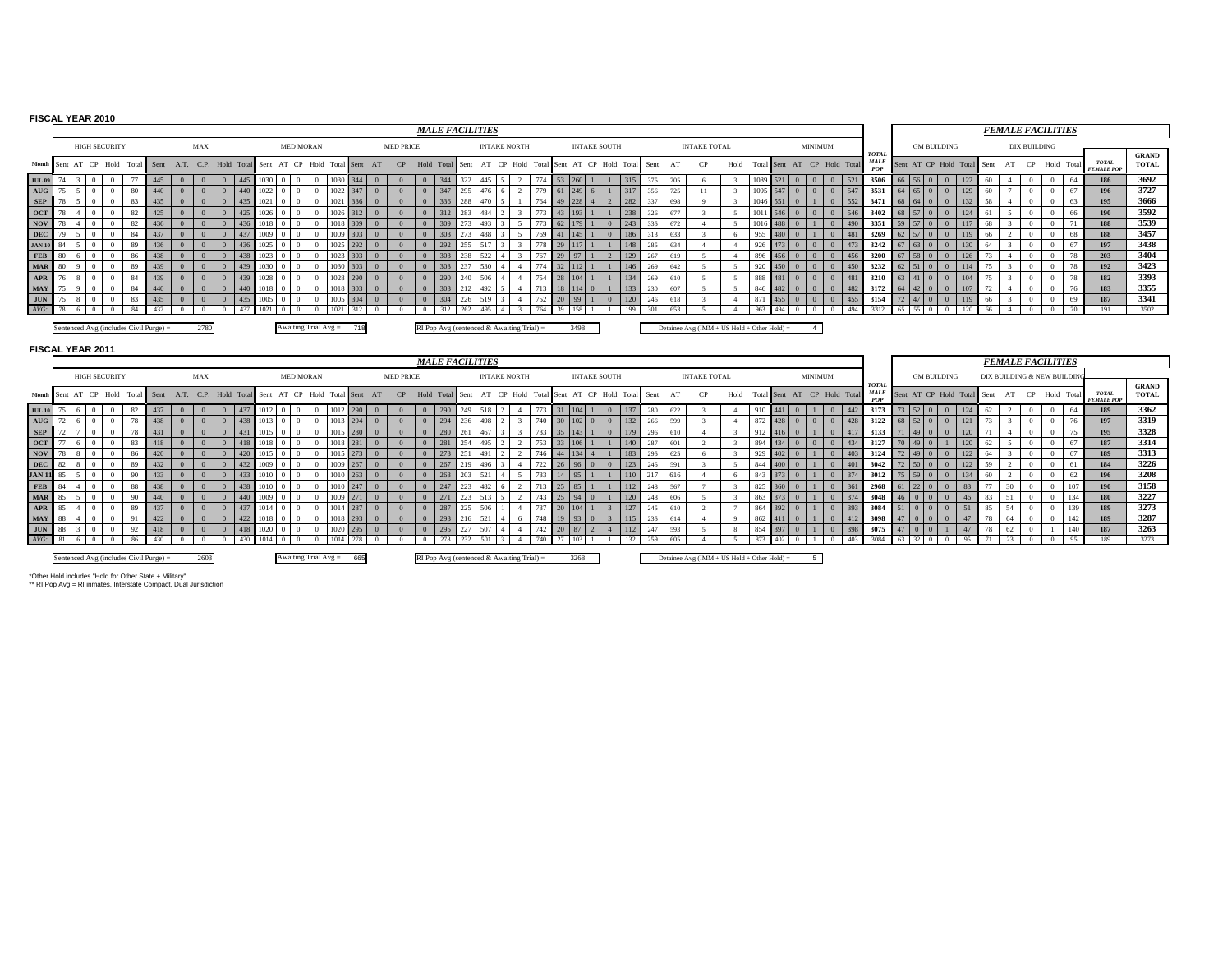#### **FISCAL YEAR 2010**

|               |           |                   |                | <i><b>MALE POPULATION</b></i> |                |                |                     |
|---------------|-----------|-------------------|----------------|-------------------------------|----------------|----------------|---------------------|
|               |           |                   |                |                               |                |                | TOTAL.              |
| Month         | Sentenced | Awaiting<br>Trial | Civil<br>Purge | Immigration U.S. Hold         |                | Other<br>Hold* | <b>MALE</b><br>POP. |
| <b>JUL 09</b> | 2789      | 708               | 6              | 1                             | $\mathfrak{2}$ | $\Omega$       | 3506                |
| AUG           | 2786      | 731               | 11             | $\Omega$                      | $\overline{c}$ | $\Omega$       | 3531                |
| <b>SEP</b>    | 2757      | 702               | 10             | $\Omega$                      | $\mathfrak{2}$ | $\Omega$       | 3471                |
| <b>OCT</b>    | 2713      | 681               | 3              | $\Omega$                      | 3              | 1              | 3402                |
| <b>NOV</b>    | 2665      | 677               | 5              | $\Omega$                      | $\overline{4}$ | 1              | 3351                |
| <b>DEC</b>    | 2622      | 637               | $\overline{4}$ | $\Omega$                      | $\overline{4}$ | 1              | 3269                |
| <b>JAN 10</b> | 2595      | 639               | $\overline{4}$ | 1                             | 3              | $\Omega$       | 3242                |
| <b>FEB</b>    | 2566      | 625               | 5              | 1                             | 3              | 1              | 3200                |
| <b>MAR</b>    | 2571      | 651               | 5              | 1                             | $\overline{4}$ | $\Omega$       | 3232                |
| <b>APR</b>    | 2583      | 618               | 5              | $\Omega$                      | $\overline{4}$ | 1              | 3210                |
| <b>MAY</b>    | 2547      | 616               | 5              | $\Omega$                      | $\overline{c}$ | $\overline{c}$ | 3172                |
| <b>JUN</b>    | 2521      | 626               | 3              | $\Omega$                      | $\mathfrak{2}$ | $\overline{c}$ | 3154                |
| AVG:          | 2643      | 659               | 6              | 0                             | 3              |                | 3312                |

|              |                        |                   |                | <b>MALE POPULATION</b> |                            | <b>TOTAL</b>        |                  |                 |                   |                | <b>FEMALE POPULATION</b> |          |                | <b>TOTAL</b>                 |               | Total     | Total<br>Awaiting | <b>Total Civil Purge</b> | Total       | Total<br>U.S. | Τo<br>Otl |
|--------------|------------------------|-------------------|----------------|------------------------|----------------------------|---------------------|------------------|-----------------|-------------------|----------------|--------------------------|----------|----------------|------------------------------|---------------|-----------|-------------------|--------------------------|-------------|---------------|-----------|
|              | <b>Month</b> Sentenced | Awaiting<br>Trial | Civil<br>Purge | Immigration U.S. Hold  | Other<br>Hold <sup>3</sup> | <b>MALE</b><br>POP. |                  | Month Sentenced | Awaiting<br>Trial | Civil<br>Purge | Immigration U.S. Hold    |          | Other<br>Hold* | <i><b>FEMALE</b></i><br>POP. | <b>Month</b>  | Sentenced | Trial             |                          | Immigration | Hold          | Ho        |
| <b>UL 09</b> | 2789                   | 708               |                |                        | $\Omega$                   | 3506                | <b>JUL 09</b>    | 126             | 60                | $\Omega$       |                          |          |                | 186                          | <b>JUL 09</b> | 2914      | 768               | $\mathbf{a}$             |             |               |           |
| AUG          | 2786                   | 731               |                |                        | $\Omega$                   | 3531                | $A\overline{U}G$ | 124             | 72                | $\Omega$       |                          |          |                | 196                          | <b>AUG</b>    | 2910      | 803               | 12                       | $\Omega$    | $\sim$        |           |
| <b>SEP</b>   | 2757                   | 702               | 10             |                        | - 0                        | 3471                | <b>SEP</b>       | 126             | 68                | $\Omega$       |                          |          |                | 195                          | <b>SEP</b>    | 2883      | 771               | 10                       | $\Omega$    |               |           |
| <b>OCT</b>   | 2713                   | 681               |                |                        |                            | 3402                | <b>OCT</b>       | 128             | 61                | $\Omega$       |                          |          |                | 190                          | <b>OCT</b>    | 2841      | 743               |                          | 0           |               |           |
| <b>NOV</b>   | 2665                   | 677               |                |                        |                            | 3351                | <b>NOV</b>       | 127             | 61                | $\Omega$       |                          |          |                | 188                          | <b>NOV</b>    | 2791      | 737               |                          | $\Omega$    |               |           |
| <b>DEC</b>   | 2622                   | 637               |                |                        |                            | 3269                | <b>DEC</b>       | 128             | 59                | $\Omega$       |                          |          |                | 188                          | <b>DEC</b>    | 2750      | 697               |                          | $\Omega$    |               |           |
| <b>AN 10</b> | 2595                   | 639               |                |                        | $^{\circ}$                 | 3242                | <b>JAN 10</b>    | 130             | 66                | $\Omega$       |                          |          |                | 197                          | <b>JAN 10</b> | 2725      | 705               |                          |             |               |           |
| <b>FEB</b>   | 2566                   | 625               |                |                        |                            | 3200                | <b>FEB</b>       | 140             | 63                | $\Omega$       |                          |          |                | 203                          | <b>FEB</b>    | 2706      | 688               |                          |             |               |           |
| <b>MAR</b>   | 2571                   | 651               |                |                        | $\Omega$                   | 3232                | <b>MAR</b>       | 137             | 54                | $\Omega$       |                          |          |                | 192                          | <b>MAR</b>    | 2708      | 705               |                          |             |               |           |
| <b>APR</b>   | 2583                   | 618               |                | $\theta$               |                            | 3210                | <b>APR</b>       | 138             | 44                | $\Omega$       |                          | $\Omega$ |                | 182                          | <b>APR</b>    | 2721      | 662               |                          | $\Omega$    |               |           |
| <b>MAY</b>   | 2547                   | 616               |                |                        | $\sqrt{2}$                 | 3172                | <b>MAY</b>       | 136             | 47                | $\Omega$       |                          | $\Omega$ |                | 183                          | <b>MAY</b>    | 2683      | 662               |                          | $\Omega$    |               |           |
| <b>JUN</b>   | 2521                   | 626               |                |                        |                            | 3154                | <b>JUN</b>       | 138             | 49                | $\theta$       |                          |          |                | 187                          | <b>JUN</b>    | 2659      | 675               |                          | $\Omega$    |               |           |
| AVG:         | 2643                   | 659               | <sup>n</sup>   |                        |                            | 3312                | $AVG$ :          | 132             | 59                | $\theta$       |                          |          |                | 191                          | AVG:          | 2774      | 718               |                          |             |               |           |
|              |                        |                   |                |                        |                            |                     |                  |                 |                   |                |                          |          |                |                              |               |           |                   |                          |             |               |           |

|    |                      |                   |                | <b>MALE POPULATION</b> |                            | <b>TOTAL</b> |               |                 |                   |                | <b>FEMALE POPULATION</b> |                            | <b>TOTAL</b>   |               | Total     | Total | Awaiting Total Civil Purge | Total       | Total<br>U.S. | Total<br>Other | <b>GRAND</b> |
|----|----------------------|-------------------|----------------|------------------------|----------------------------|--------------|---------------|-----------------|-------------------|----------------|--------------------------|----------------------------|----------------|---------------|-----------|-------|----------------------------|-------------|---------------|----------------|--------------|
|    | <b>1th</b> Sentenced | Awaiting<br>Trial | Civil<br>Purge | Immigration U.S. Hold  | Other<br>Hold <sup>3</sup> | MALE<br>POP. |               | Month Sentenced | Awaiting<br>Trial | Civil<br>Purge | Immigration U.S. Hold    | Other<br>Hold <sup>®</sup> | FEMALE<br>POP. | Month         | Sentenced | Trial |                            | Immigration | Hold          | Hold*          | <b>TOTAL</b> |
| 09 | 2789                 | 708               |                |                        |                            | 3506         | <b>JUL 09</b> | 126             | 60                |                |                          |                            | 186            | <b>JUL 09</b> | 2914      | 768   |                            |             |               |                | 3692         |
| G. | 2786                 | 731               |                |                        |                            | 3531         | AUG           | 124             | 72                |                |                          |                            | 196            | AUG           | 2910      | 803   | 12                         |             |               |                | 3727         |
|    | 2757                 | 702               | 10             |                        |                            | 3471         | <b>SEP</b>    | 126             | 68                |                |                          |                            | 195            | <b>SEP</b>    | 2883      | 771   | 10                         |             |               |                | 3666         |
|    | 2713                 | 681               | $\sim$         |                        |                            | 3402         | <b>OCT</b>    | 128             |                   |                |                          |                            | 190            | <b>OCT</b>    | 2841      | 743   |                            |             |               |                | 3592         |
|    | 2665                 | 677               |                |                        |                            | 3351         | <b>NOV</b>    | 127             |                   |                |                          |                            | 188            | <b>NOV</b>    | 2791      | 737   |                            |             |               |                | 3539         |
|    | 2622                 | 637               |                |                        |                            | 3269         | <b>DEC</b>    | 128             | 59                |                |                          |                            | 188            | <b>DEC</b>    | 2750      | 697   |                            |             |               |                | 3457         |
| 10 | 2595                 | 639               |                |                        |                            | 3242         | <b>JAN 10</b> | 130             | 66                |                |                          |                            | 197            | <b>JAN 10</b> | 2725      | 705   |                            |             |               |                | 3438         |
|    | 2566                 | 625               |                |                        |                            | 3200         | <b>FEB</b>    | 140             | 63                |                |                          |                            | 203            | <b>FEB</b>    | 2706      | 688   |                            |             |               |                | 3404         |
|    | 2571                 | 651               |                |                        |                            | 3232         | <b>MAR</b>    | 137             | 54                |                |                          |                            | 192            | <b>MAR</b>    | 2708      | 705   |                            |             |               |                | 3423         |
|    | 2583                 | 618               |                |                        |                            | 3210         | <b>APR</b>    | 138             | 44                |                |                          |                            | 182            | <b>APR</b>    | 2721      | 662   |                            |             |               |                | 3393         |
|    | 2547                 | 616               |                |                        |                            | 3172         | <b>MAY</b>    | 136             | 47                |                |                          |                            | 183            | <b>MAY</b>    | 2683      | 662   |                            |             |               |                | 3355         |
|    | 2521                 | 626               |                |                        |                            | 3154         | <b>JUN</b>    | 138             | 49                |                |                          |                            | 187            | <b>JUN</b>    | 2659      | 675   |                            |             |               |                | 3341         |
|    | 2643                 | 659               |                |                        |                            | 3312         | AVG:          | 132             | 59                |                |                          |                            | 191            | $AVG$ :       | 2774      | 718   |                            |             |               |                | 3502         |

## **FISCAL YEAR 2011**

|               |           |                   |                | <b>MALE POPULATION</b> |                |                |                     |
|---------------|-----------|-------------------|----------------|------------------------|----------------|----------------|---------------------|
|               |           |                   |                |                        |                |                | <b>TOTAL</b>        |
| Month         | Sentenced | Awaiting<br>Trial | Civil<br>Purge | Immigration U.S. Hold  |                | Other<br>Hold* | <b>MALE</b><br>POP. |
| <b>JUL 10</b> | 2536      | 628               | $\overline{4}$ | $\Omega$               | 3              | $\overline{c}$ | 3173                |
| AUG           | 2510      | 606               | 3              | $\theta$               | $\overline{c}$ | 1              | 3122                |
| <b>SEP</b>    | 2510      | 616               | $\overline{4}$ | $\theta$               | $\overline{c}$ | 1              | 3133                |
| <b>OCT</b>    | 2483      | 633               | 7              | 1                      | 1              | $\overline{c}$ | 3127                |
| <b>NOV</b>    | 2515      | 607               | $\overline{c}$ | $\Omega$               | $\overline{c}$ | 1              | 3127                |
| <b>DEC</b>    | 2435      | 599               | $\overline{4}$ | $\Omega$               | $\overline{c}$ | $\overline{c}$ | 3042                |
| <b>JAN 11</b> | 2381      | 620               | 5              | $\Omega$               | $\overline{c}$ | 3              | 3012                |
| <b>FEB</b>    | 2386      | 571               | 8              | $\theta$               | 1              | $\overline{c}$ | 2968                |
| <b>MAR</b>    | 2426      | 612               | 7              | $\Omega$               | 1              | $\overline{c}$ | 3048                |
| <b>APR</b>    | 2460      | 614               | 3              | 1                      | 3              | 3              | 3084                |
| <b>MAY</b>    | 2466      | 618               | 6              | 1                      | 5              | $\overline{4}$ | 3098                |
| <b>JUN</b>    | 2464      | 597               | 6              | 1                      | 5              | $\overline{c}$ | 3075                |
| AVG:          | 2464      | 610               | 5              | 0                      | $\overline{c}$ | $\overline{c}$ | 3084                |

|              |                        |                   |                       | <b>MALE POPULATION</b> |                | <b>TOTAL</b>        |               |                 |                   |                | <b>FEMALE POPULATION</b> |                | <b>TOTAL</b>                 |               | Total     | Total |                            | Total       | Total<br>U.S. | Otl |
|--------------|------------------------|-------------------|-----------------------|------------------------|----------------|---------------------|---------------|-----------------|-------------------|----------------|--------------------------|----------------|------------------------------|---------------|-----------|-------|----------------------------|-------------|---------------|-----|
|              | <b>Month</b> Sentenced | Awaiting<br>Trial | Civil<br>Purge        | Immigration U.S. Hold  | Other<br>Hold  | <b>MALE</b><br>POP. |               | Month Sentenced | Awaiting<br>Trial | Civil<br>Purge | Immigration U.S. Hold    | Other<br>Hold* | <i><b>FEMALE</b></i><br>POP. | Month         | Sentenced | Trial | Awaiting Total Civil Purge | Immigration | Hold          | Ho  |
| <b>UL 10</b> | 2536                   | 628               |                       |                        |                | 3173                | <b>JUL 10</b> | 135             | 54                |                |                          |                | 189                          | <b>JUL 10</b> | 2671      | 682   |                            |             |               |     |
| <b>AUG</b>   | 2510                   | 606               |                       |                        |                | 3122                | <b>AUG</b>    | 141             | 55                |                |                          |                | 197                          | <b>AUG</b>    | 2652      | 661   |                            |             |               |     |
| <b>SEP</b>   | 2510                   | 616               |                       |                        |                | 3133                | <b>SEP</b>    | 142             | 53                |                |                          |                | 195                          | <b>SEP</b>    | 2651      | 670   |                            | 0           |               |     |
| <b>OCT</b>   | 2483                   | 633               |                       |                        |                | 3127                | <b>OCT</b>    | 132             | 54                |                |                          |                | 187                          | <b>OCT</b>    | 2645      | 662   |                            | $^{\circ}$  |               |     |
| <b>NOV</b>   | 2515                   | 607               |                       |                        |                | 3127                | <b>NOV</b>    | 136             | 52                |                |                          | $^{\circ}$     | 189                          | <b>NOV</b>    | 2619      | 684   |                            |             |               |     |
| <b>DEC</b>   | 2435                   | 599               |                       |                        | $\overline{ }$ | 3042                | <b>DEC</b>    | 132             | 52                |                |                          |                | 184                          | <b>DEC</b>    | 2567      | 651   |                            | $\Omega$    |               |     |
| AN 11        | 2381                   | 620               |                       |                        | -3             | 3012                | <b>JAN 11</b> | 135             | 61                |                |                          |                | 196                          | <b>JAN 11</b> | 2515      | 682   |                            | $\Omega$    | $\sqrt{2}$    |     |
| <b>FEB</b>   | 2386                   | 571               | $\mathbf{\mathsf{R}}$ |                        | $\sqrt{2}$     | 2968                | <b>FEB</b>    | 137             | 52                |                |                          |                | 190                          | <b>FEB</b>    | 2523      | 624   | 8                          | $^{\circ}$  | $\sim$        |     |
| <b>MAR</b>   | 2426                   | 612               |                       |                        | $\sqrt{2}$     | 3048                | <b>MAR</b>    | 128             | 51                |                |                          |                | 180                          | <b>MAR</b>    | 2554      | 663   |                            | $^{\circ}$  |               |     |
| <b>APR</b>   | 2460                   | 614               |                       |                        | ×,             | 3084                | <b>APR</b>    | 135             | 54                |                |                          | $\Omega$       | 189                          | <b>APR</b>    | 2595      | 668   | $\sim$                     |             |               |     |
| <b>MAY</b>   | 2466                   | 618               |                       |                        |                | 3098                | <b>MAY</b>    | 125             | -64               |                |                          |                | 189                          | <b>MAY</b>    | 2590      | 681   | 6                          |             |               |     |
| <b>JUN</b>   | 2464                   | 597               |                       |                        |                | 3075                | <b>JUN</b>    | 124             | 62                |                |                          |                | 187                          | <b>JUN</b>    | 2589      | 658   | <sub>6</sub>               |             |               |     |
| AVG:         | 2464                   | 610               |                       |                        |                | 3084                | $AVG$ :       | 134             | 55                |                |                          |                | 189                          | AVG:          | 2598      | 665   |                            |             |               |     |

|        |                      |                   |                | <b>MALE POPULATION</b> |                            | <b>TOTAL</b>        |                  |                 |                   |                | <b>FEMALE POPULATION</b> |                | <b>TOTAL</b>          |               | Total     | Total<br>Awaiting | <b>Total Civil Purge</b> | Total       | Total<br>U.S. | Total<br>Other | <b>GRAND</b> |
|--------|----------------------|-------------------|----------------|------------------------|----------------------------|---------------------|------------------|-----------------|-------------------|----------------|--------------------------|----------------|-----------------------|---------------|-----------|-------------------|--------------------------|-------------|---------------|----------------|--------------|
|        | <b>1th</b> Sentenced | Awaiting<br>Trial | Civil<br>Purge | Immigration U.S. Hold  | Other<br>Hold <sup>3</sup> | <b>MALE</b><br>POP. |                  | Month Sentenced | Awaiting<br>Trial | Civil<br>Purge | Immigration U.S. Hold    | Other<br>Hold* | <i>FEMALE</i><br>POP. | Month         | Sentenced | Trial             |                          | Immigration | Hold          | Hold*          | <b>TOTAL</b> |
| 10     | 2536                 | 628               |                |                        |                            | 3173                | <b>JUL 10</b>    | 135             | 54                | $\Omega$       |                          |                | 189                   | <b>JUL 10</b> | 2671      | 682               |                          | $\Omega$    |               |                | 3362         |
| $\sim$ | 2510                 | 606               |                |                        |                            | 3122                | $A\overline{U}G$ | 141             | 55                | $\Omega$       |                          |                | 197                   | AUG           | 2652      | 661               | $\mathbf{a}$             | $\Omega$    |               |                | 3319         |
|        | 2510                 | 616               |                |                        |                            | 3133                | <b>SEP</b>       | 142             | 53                | $\Omega$       |                          |                | 195                   | <b>SEP</b>    | 2651      | 670               |                          | $\Omega$    |               |                | 3328         |
|        | 2483                 | 633               |                |                        |                            | 3127                | <b>OCT</b>       | 132             | 54                | $\Omega$       |                          |                | 187                   | <b>OCT</b>    | 2645      | 662               |                          | $\Omega$    |               |                | 3314         |
|        | 2515                 | 607               | $\sim$         |                        |                            | 3127                | <b>NOV</b>       | 136             | 52                | $^{\circ}$     |                          |                | 189                   | <b>NOV</b>    | 2619      | 684               |                          |             |               |                | 3313         |
|        | 2435                 | 599               |                |                        |                            | 3042                | <b>DEC</b>       | 132             | 52                | $\Omega$       |                          |                | 184                   | <b>DEC</b>    | 2567      | 651               |                          | $\Omega$    |               |                | 3226         |
|        | 2381                 | 620               |                |                        |                            | 3012                | <b>JAN 11</b>    | 135             | 61                | $\Omega$       |                          |                | 196                   | <b>JAN 11</b> | 2515      | 682               |                          | $\Omega$    |               |                | 3208         |
|        | 2386                 | 571               | 8              |                        |                            | 2968                | <b>FEB</b>       | 137             | 52                | $\Omega$       |                          |                | 190                   | <b>FEB</b>    | 2523      | 624               | 8                        | $\Omega$    |               |                | 3158         |
|        | 2426                 | 612               |                |                        |                            | 3048                | <b>MAR</b>       | 128             | 51                | $\Omega$       |                          |                | 180                   | <b>MAR</b>    | 2554      | 663               |                          | $\Omega$    |               |                | 3227         |
|        | 2460                 | 614               |                |                        |                            | 3084                | <b>APR</b>       | 135             | 54                | $\Omega$       |                          |                | 189                   | <b>APR</b>    | 2595      | 668               |                          |             |               |                | 3273         |
|        | 2466                 | 618               | 6              |                        |                            | 3098                | <b>MAY</b>       | 125             | 64                | $\Omega$       |                          |                | 189                   | <b>MAY</b>    | 2590      | 681               | 6                        |             |               |                | 3287         |
|        | 2464                 | 597               |                |                        |                            | 3075                | <b>JUN</b>       | 124             | 62                |                |                          |                | 187                   | <b>JUN</b>    | 2589      | 658               | 6                        |             |               |                | 3263         |
|        | 2464                 | 610               |                |                        |                            | 3084                | $AVG$ :          | 134             | 55                |                |                          |                | 189                   | $AVG$ :       | 2598      | 665               |                          |             |               |                | 3273         |